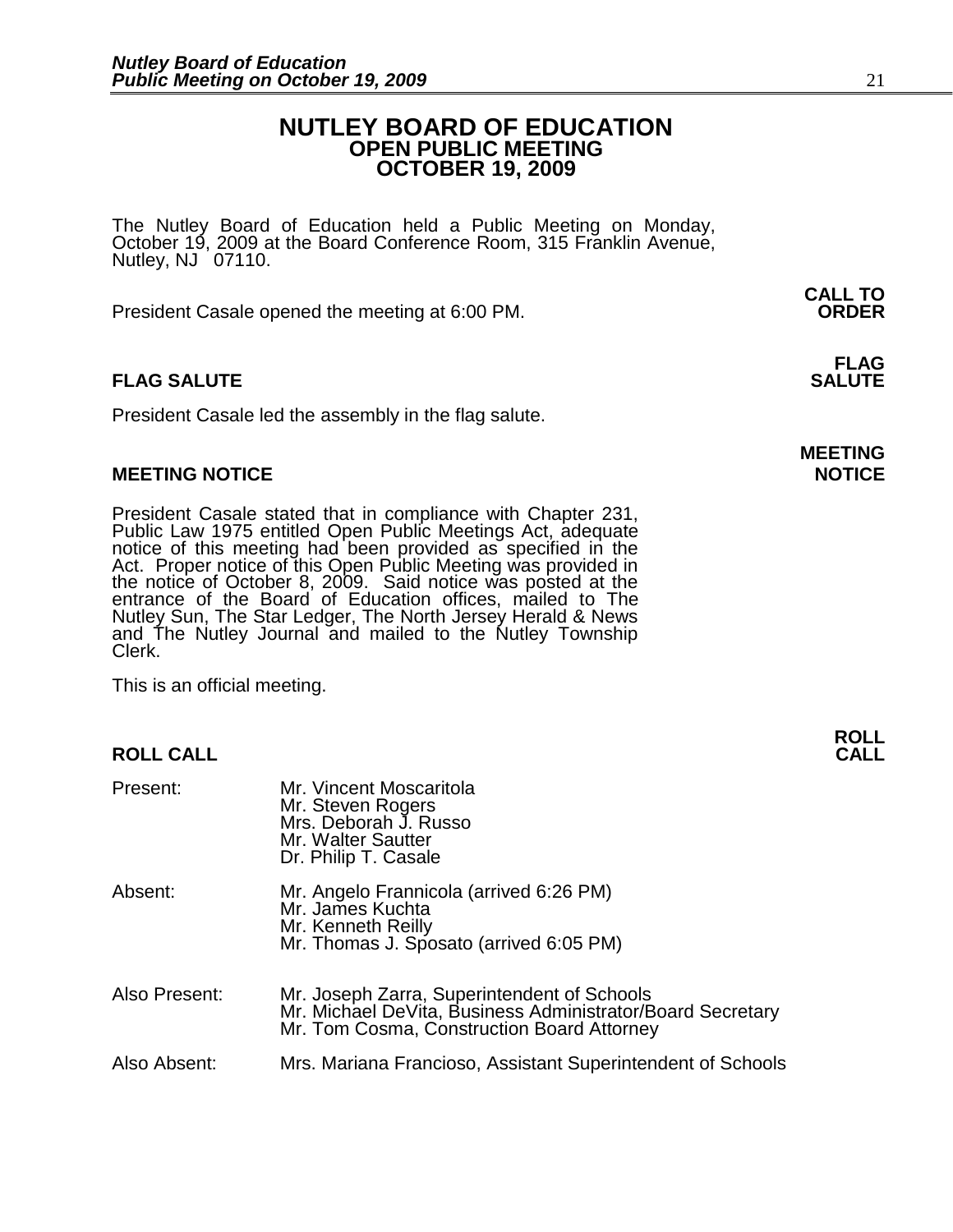#### **MOTION TO ADJOURN TO EXECUTIVE SESSION**

At 6:05 PM Trustee Rogers moved and Trustee Russo seconded the following resolution:

WHEREAS, the Board of Education will be discussing matters exempt from public discussion pursuant to N.J.S.A. 10:4-12,

NOW, THEREFORE, BE IT RESOLVED that the Board of Education recess to Closed Executive Session at this time to discuss the following:

> Legal Issues Contractual Issues

BE IT FURTHER RESOLVED that the results of the discussions will be made public by inclusion on the agenda of a subsequent meeting of the Board of Education or when the reasons for discussing such matters in closed session no longer exist. 

The motion was approved by voice vote.

#### **RECONVENE MEETING RECONVENE**

At 8:15 PM Trustee Sposato moved, Trustee Frannicola seconded, and the Board unanimously approved by voice vote a motion to reconvene the public meeting.

The meeting reconvened in the JHWMS Choir Room located at 325 Franklin Avenue, Nutley, NJ.

#### **FLAG FLAG SALUTE & MOMENT OF SILENCE SALUTE**

President Casale led the assembly in the flag salute & moment of silence.

#### **ROLL CALL**

| Present: | Mr. Angelo Frannicola<br>Mr. Steven Rogers<br>Mrs. Deborah J. Russo<br>Mr. Walter Sautter<br>Mr. Thomas J. Sposato<br>Dr. Philip T. Casale |
|----------|--------------------------------------------------------------------------------------------------------------------------------------------|
| Absent:  | Mr. Vincent Moscaritola<br>Mr. James Kuchta<br>Mr. Kenneth Reilly                                                                          |

# **EXECUTIVE**

**ROLL**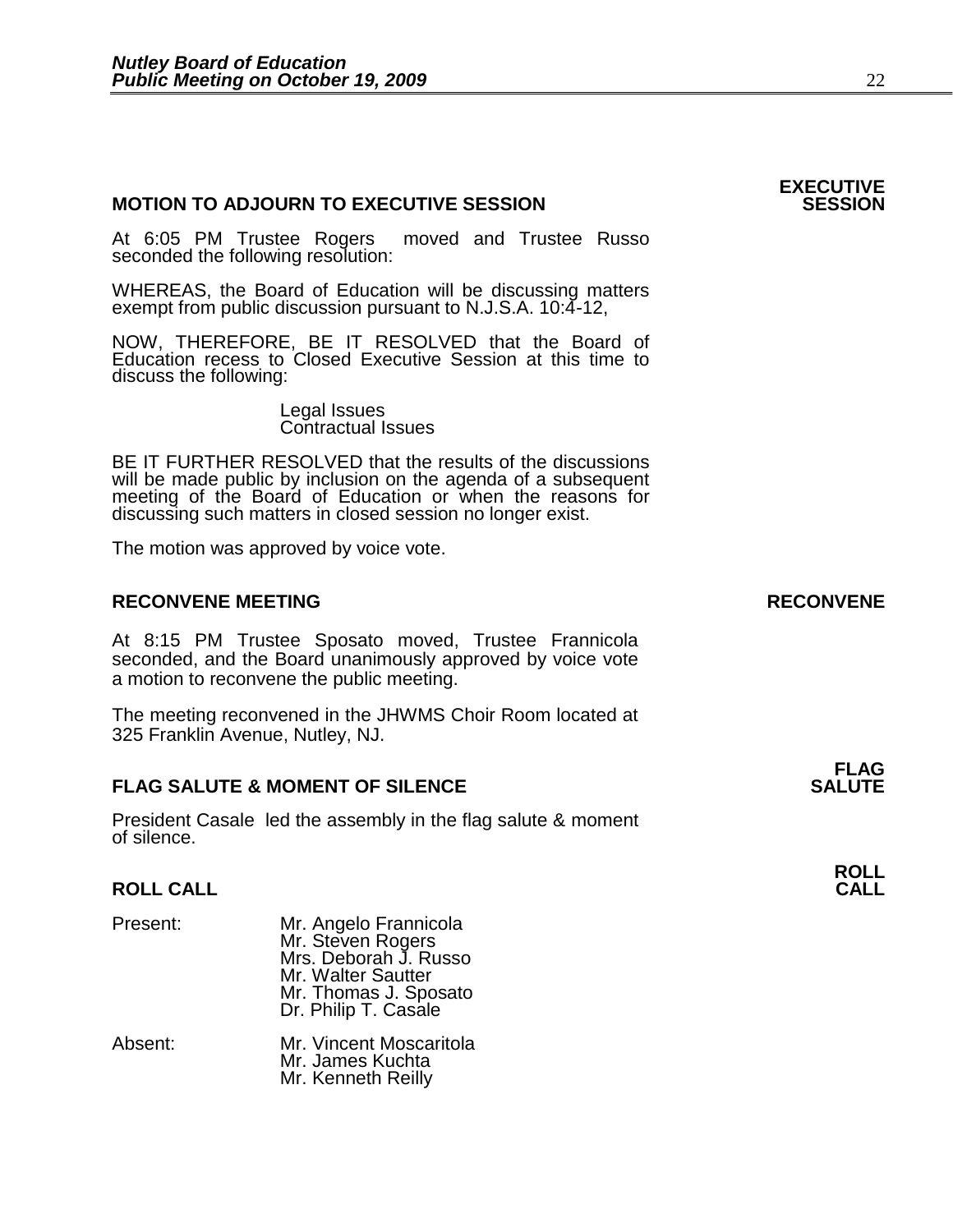| Also Present: | Mr. Joseph Zarra, Superintendent of Schools<br>Mr. Michael DeVita, Business Administrator/Board Secretary<br>Mr. Tom Cosma, Construction Board Attorney |
|---------------|---------------------------------------------------------------------------------------------------------------------------------------------------------|
| Also Absent:  | Mrs. Mariana Francioso, Assistant Superintendent of Schools<br>Ms. Stephanie Urso, Student Representative                                               |

#### **APPROVAL OF MINUTES APPROVE**

Trustee Frannicola moved, Trustee Sautter seconded, and the Board minutes were unanimously approved.

BE IT RESOLVED that the Board of Education approves the following minutes:

 Open Public Meeting – October 5, 2009 Closed Executive Session – October 5, 2009 Open Public Meeting – September 28, 2009 Closed Executive Session – September 28, 2009

#### **CORRESPONDENCE CORRESPONDENCE**

None

#### **SUPERINTENDENT'S REPORT SUPT'S REPORT A**

Mr. Zarra presented the Superintendent's Report dated October 19, 2009, Schedule A, which is appended to the minutes of this meeting, and briefly summarized its contents as well as other activities going on in the district.

#### **BOARD SECRETARY'S REPORT REPORT**

Mr. DeVita spoke about the status of the heating in Washington and Lincoln schools.

#### **COMMITTEE REPORTS REPORTS**

Trustee Rogers – Policy Committee

#### **HEARING OF CITIZENS (Resolutions Only)**

Resident Mike Russo asked about the procedure to filling Superintendent's Resolution – Appointment – BOE Extended Day Program, the process in hiring the Vice Principal, paying extra compensation for detention and involuntary transfers and hiring Energy for America.

**OF MINUTES** 

**SECRETARY'S** 

**BOARD** 

**COMMITTEE**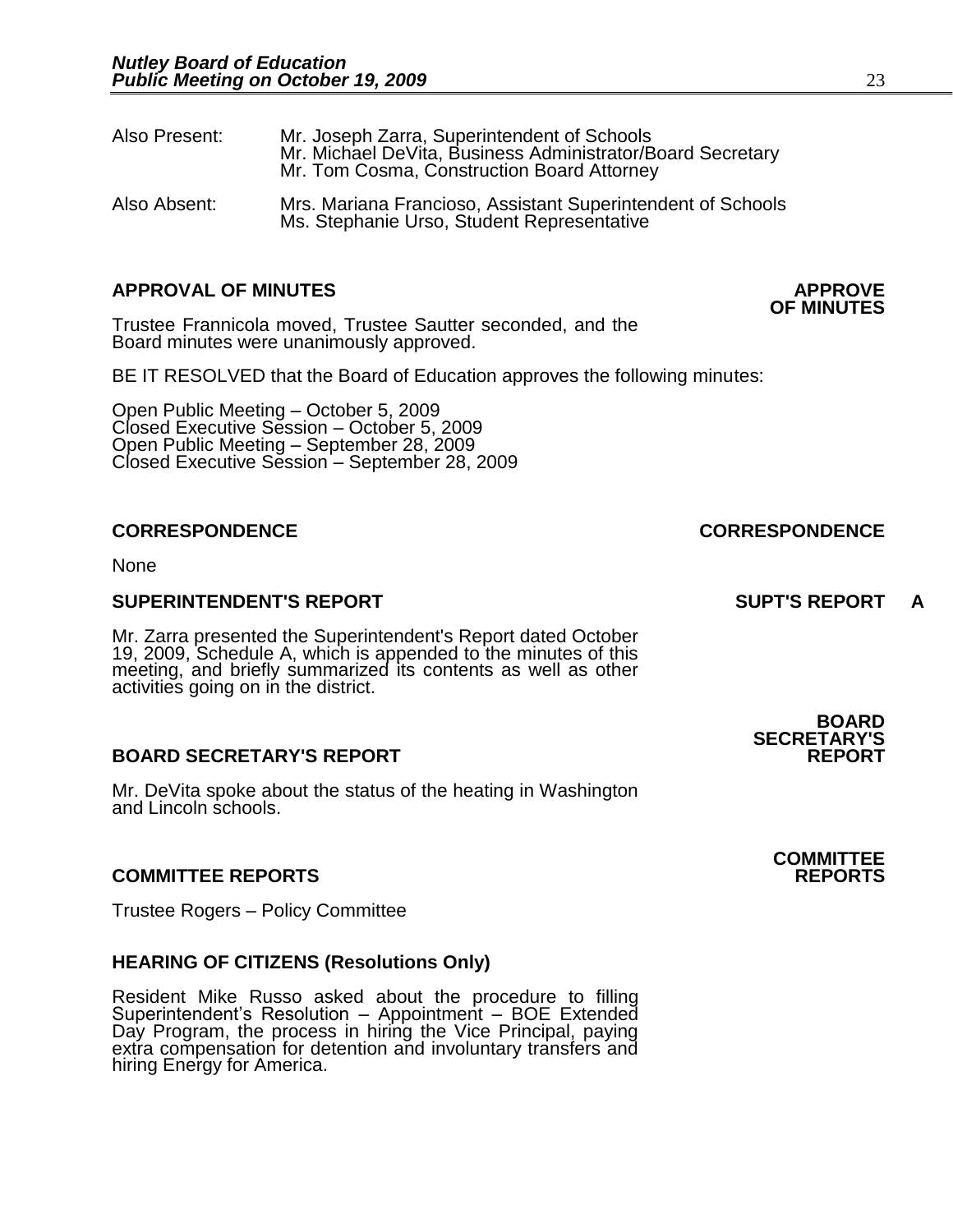Resident Alan Thomas asked whom is the gentlemen (Tom Cosma) sitting at the table with the Board. He also asked what the Board Policy was in hiring a new Vice Principal, how many applicants applied and who makes the recommendation for Superintendent's Resolution – Appointment – BOE Extended Day Program. He also asked about a nepotism policy, reimbursement of teaching extra classes, information on the usage of the elementary schools for meetings and activities and asked why the schedules and appendixes were not put on the website.

Resident Chris Osieja mentioned that the buildings in the elementary schools are opened because of the Extended Day Program.

### **SUPERINTENDENT'S RESOLUTIONS EXAMPLE AND RESOLUTIONS**

President Casale announced that Resolution 4 – Appointment – Athletics would be tabled.

Trustee Sposato moved, and Trustee Frannicola seconded, a motion that the Board approves Superintendent's Resolutions numbers 1 through 3 as listed below.

The Superintendent's Resolutions 1 through 3 were unanimously approved by roll call vote.

Trustee Sautter moved, and Trustee Sposato seconded, a motion that the Board approves Superintendent's Resolutions numbers 5 through 9 as listed below.

The Superintendent's Resolutions 5 through 9 were unanimously approved by roll call vote.

#### 1. **RETIREMENT – Vice Principal**

BE IT RESOLVED that the Board of Education approves the acceptance of the retirement of Mrs. Anne L. Starace, Nutley High School Vice Principal, effective January 1, 2010.

#### 2. **APPOINTMENT – BOE Extended Day Program**

BE IT RESOLVED that the Board of Education approves the appointment of Ms. Michele Calicchio as a part-time Child Care Instructor for the 2009-10 school year at the hourly rate of \$25.00.

**RESOLUTIONS** 

#### **RETIREMENT VICE PRINCIPAL**

**APPOINT EXTENDED DAY**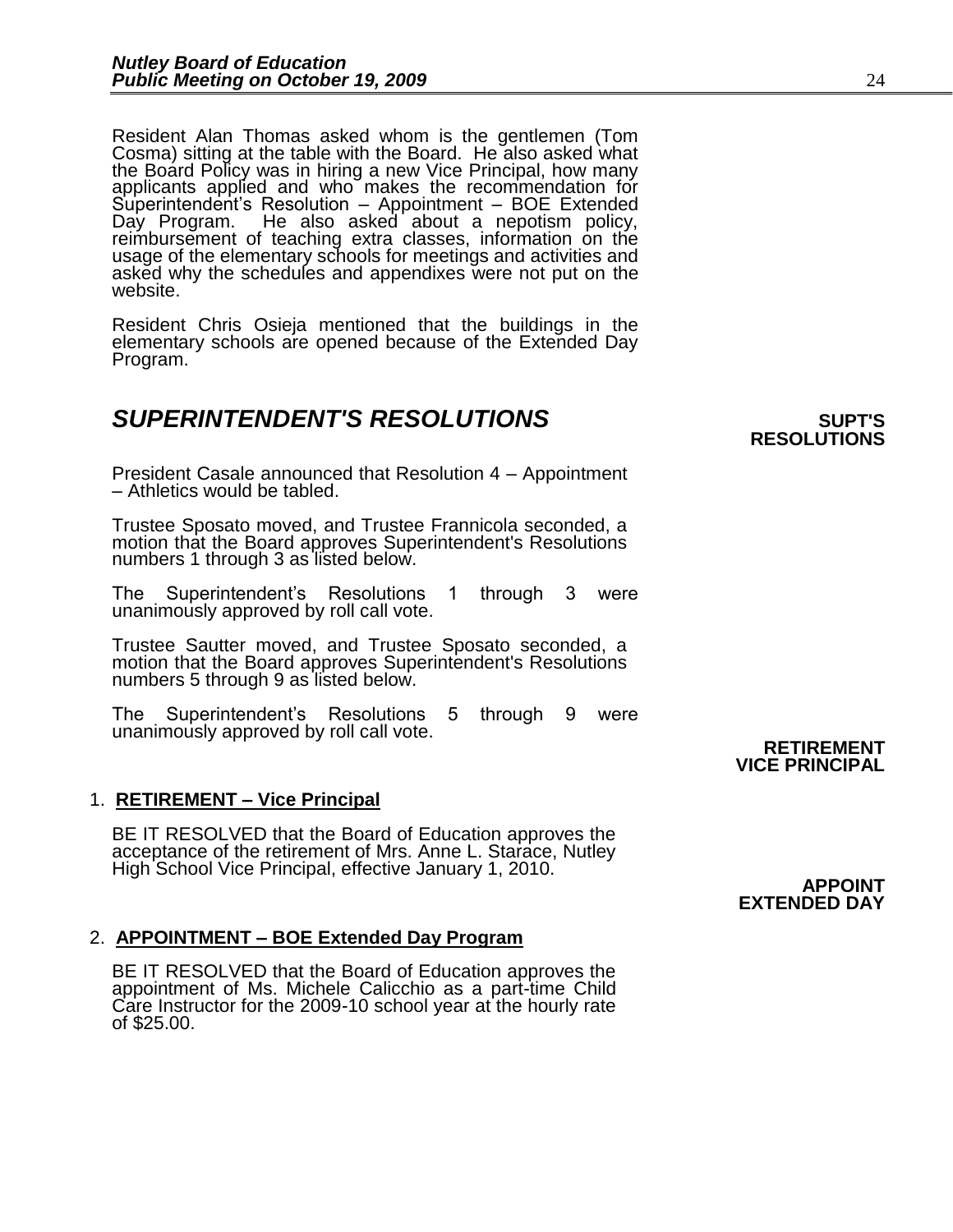#### 3. **APPOINTMENTS – Teacher Substitutes**

BE IT RESOLVED that the Board of Education approves the appointments of the teacher substitutes listed on the attached Schedule B for the 2009-10 school year.

#### 4. **APPOINTMENTS – Athletics**

BE IT RESOLVED that the Board of Education approves the Winter Athletic Appointments listed on the attached Schedule C for the 2009-10 school year on the salary guide at the classification and step as indicated in accordance with the 2009-10 Coaches Salary Guide.

#### 5. **APPOINTMENT – High School Perm Sub Caller**

BE IT RESOLVED that the Board of Education approves the appointment of Denise Mazza as high school perm sub caller effective September 1, 2009 through June 30, 2009 at a stipend of \$2,300.

#### 6. **APPOINTMENT – Substitutes**

BE IT RESOLVED that the Board of Education approves the following substitutes for the 2009-10 school year:

Bus Driver

Michael J. Sinisi

**Custodial** 

Vincent Policastro

#### 7. **EXTRA COMPENSATION**

BE IT RESOLVED that the Board of Education approves the following personnel be paid extra compensation in the amounts indicated for services rendered:

#### **PAYMENT FOR HEALTH DYNAMICS CLASSES – Month of September, 2009**

Katianne Oakley (Gratz) \$250.00

#### **APPOINT TEACHER SUBS B**

**APPOINT ATHLETICS**

**APPOINT HS** 

**PERM SUB CALLER**

**APPOINT SUBS**

> **EXTRA COMP**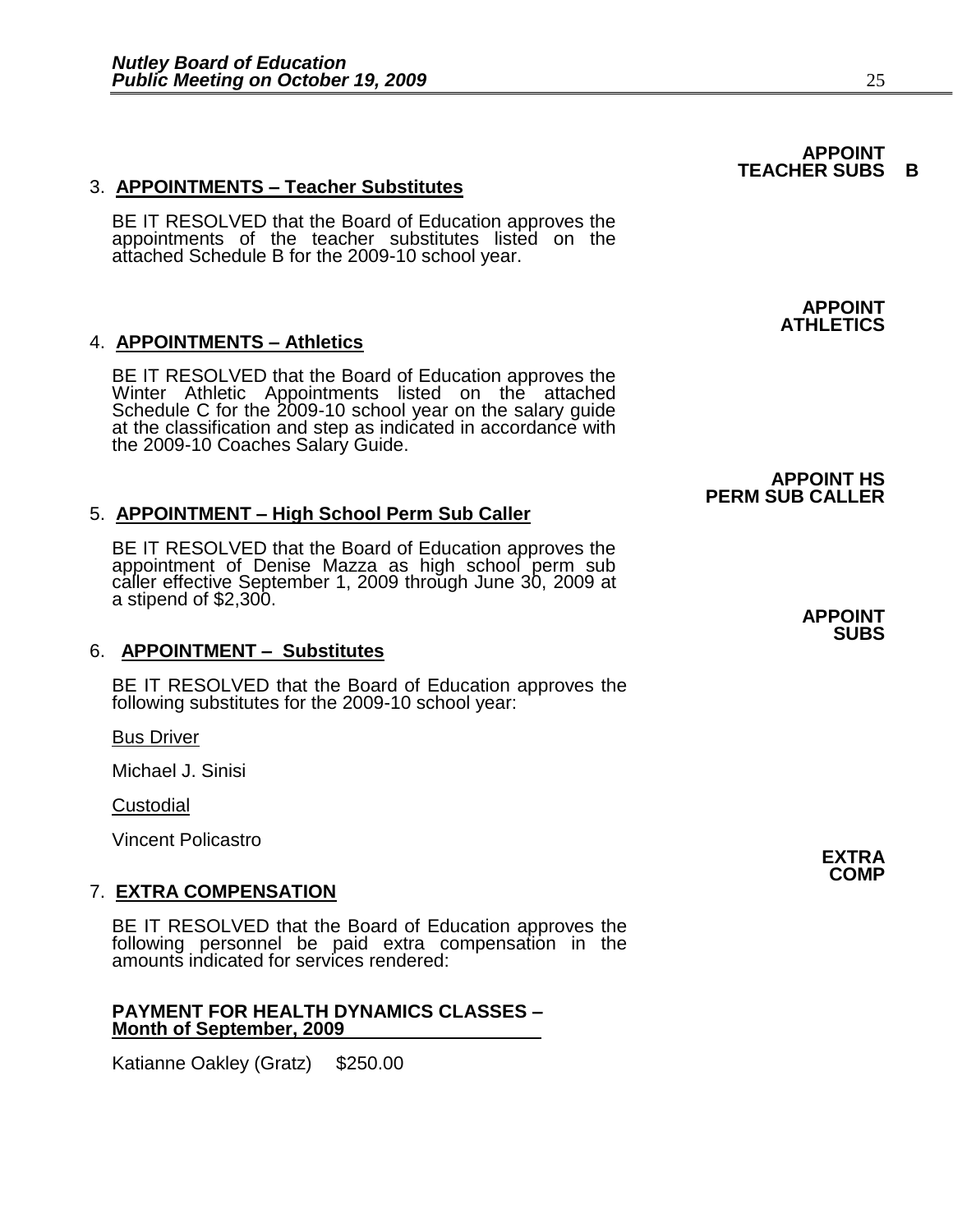#### **PAYMENT FOR ZERO PERIOD HSPA CLASSES – September and October, 2009**

| <b>Heather Drexler</b> | \$840.00 |
|------------------------|----------|
| Jessica Mabel          | 840.00   |
| Leann Martin           | 840.00   |

#### **PAYMENT FOR TEACHING EXTRA CLASSES – High School**

| Steven DiGregorio         | \$1,170.00 (26 classes) |
|---------------------------|-------------------------|
| <b>Christopher Rosati</b> | 1,215.00 (27 classes)   |
| Gerald Ryan               | 1,170.00 (26 classes)   |

#### **PAYMENT FOR TEACHING EXTRA CLASSES – High School**

Helen Doyle Marino \$1,305.00 (29 classes)

#### **PAYMENT FOR ESL SUMMER WORKSHOP – ACCESS for ELLs test results and reviewing new ESL text series**

Ciro Violante  $$340.04$ 

#### **PAYMENT FOR SUMMER HOURS – Librarian**

Janine Peters \$ 523.20

#### **PAYMENT FOR SUMMER HOURS – 504 Classifications – July and August, 2009**

George Ackerman \$1,700.20 Lisa Cassilli 1,152.00

#### **PAYMENT FOR INVOLUNTARY TRANSFERS – For the 2009-10 School Year**

| Jennifer Collins         | \$<br>200.00 |  |
|--------------------------|--------------|--|
| <b>Nicole Crowe</b>      | 200.00       |  |
| Emanuela Fierro          | 200.00       |  |
| <b>Margaret Fuccello</b> | 200.00       |  |
| Susan Furnari            | 200.00       |  |
| <b>Courtney Jousset</b>  | 200.00       |  |
| Rena Lazar               | 200.00       |  |
| Laura-anne MacMillan     | 200.00       |  |
| Gina Marie Masino        | 200.00       |  |
| Amanda Rasczyk           | 200.00       |  |
| Geralyn Ryan             | 200.00       |  |
| Joniene Ryder            | 200.00       |  |
| Bethany Turro            | 200.00       |  |
| Olga Suter               | 200.00       |  |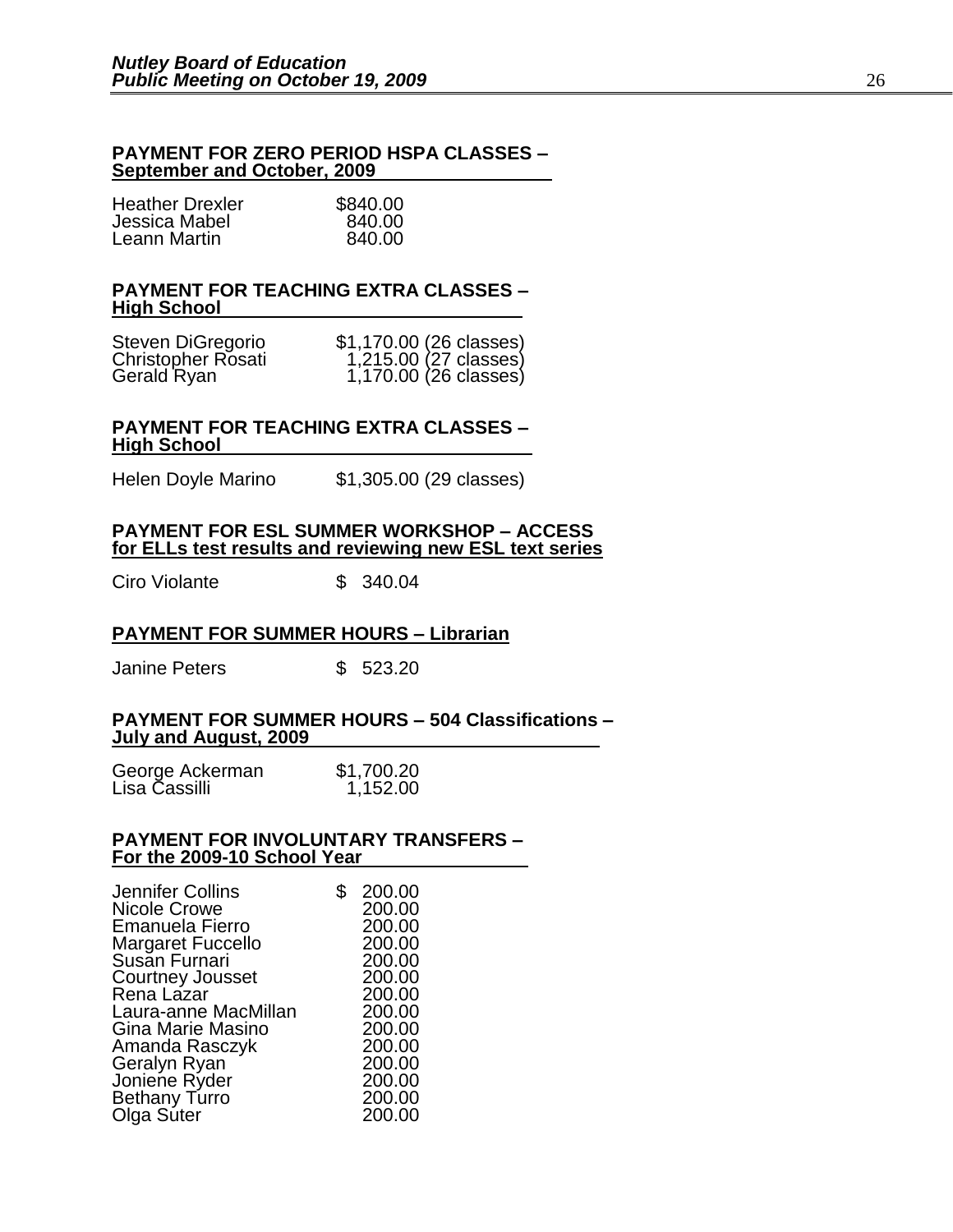#### **CENTRAL DETENTION COVERAGE – Month of September, 2009**

#### **High School**

LuAnn Zullo

| John Falduti<br>Denise Mazza<br>Jeremy Thorton<br>Michael Tirrito<br>Karen Vander Have<br>Lisa Vallo             | \$<br>19.50<br>39.00<br>78.00<br>78.00<br>39.00<br>58.50 |
|------------------------------------------------------------------------------------------------------------------|----------------------------------------------------------|
| <b>JHW Middle School</b>                                                                                         |                                                          |
| Joseph Cappello<br>Melissa Echevarria<br><b>Tracy Egan</b><br>Jenny Lombardo<br>Dennis McPartland<br>LuAnn Zullo | 39.00<br>39.00<br>97.50<br>58.50<br>19.50<br>39.00       |

#### **TRANSFER OF PERSONNEL**

#### 8. **TRANSFER OF PERSONNEL**

BE IT RESOLVED that the Board of Education approves, upon the recommendation of the Superintendent of Schools, the following transfer:

| ∼ | Name | <b>From</b> |  |
|---|------|-------------|--|
|---|------|-------------|--|

Abigail Bergen High School JHWMS

**HS TITLE CURRICULAR CHANGES**

#### 9. **HIGH SCHOOL TITLE AND CURRICULAR CHANGES**

BE IT RESOLVED that the Board of Education approves changes to existing courses as per Schedule D for the purpose to meet requirements set by the NCAA Eligibility Center for Division I and Division II student athletes, and

BE IT FURTHER RESOLVED that the Board of Education approves the modification of special education/inclusion course titles be made to safeguard the privacy of students with learning disabilities.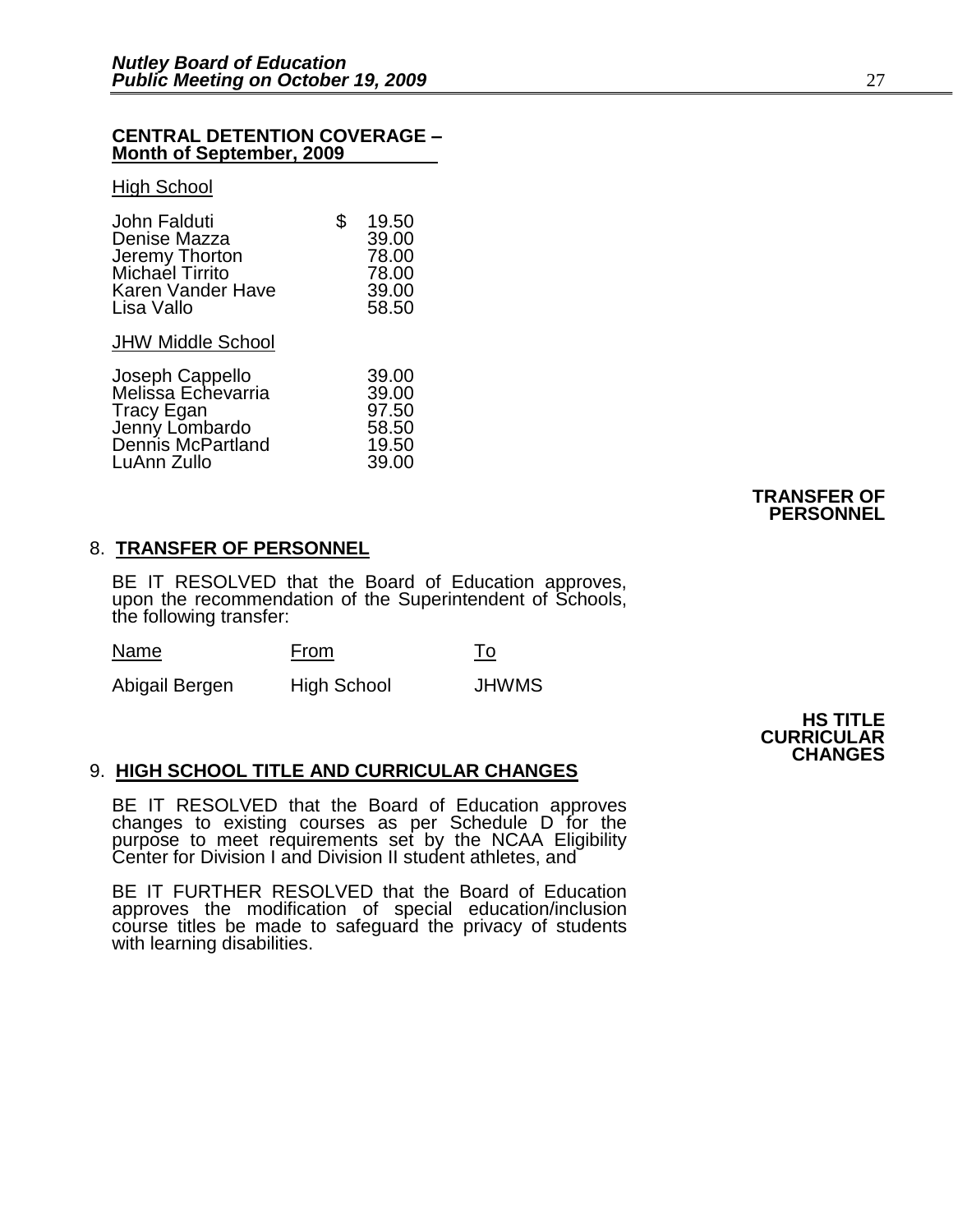### **BOARD SECRETARY'S RESOLUTIONS** RESOLUTIONS

Trustee Rogers moved, Trustee Sautter seconded, a motion that the Board approves the Board Secretary's Resolutions numbers 1 through 9 as listed below.

Upon a roll call vote Resolutions numbers 1 through 9 were approved with the following exceptions:

- 1. Trustees Frannicola, Russo, Sautter, Sposato abstained on Resolution 4 – Approval of Travel List.
- 2. Trustee Rogers voted "No" on all cable and communications bills.

### 1. BILLS AND MANDATORY PAYMENTS **And Account CONTRACT CONTRACT CONTRACT CONTRACT CONTRACT CONTRACT CONTRACT CONTRACT CONTRACT CONTRACT CONTRACT CONTRACT CONTRACT CONTRACT CONTRACT CONTRACT CONTRACT CONTRACT CONTRACT CONTRA**

BE IT RESOLVED that the Board of Education approves the payment of bills and mandatory payments dated October 19, 2009 in the total amount of \$6,854,328.59 (Appendix C).

# 2. **REQUESTS FOR USE OF SCHOOL BUILDINGS AND USE OF BUILDINGS D**

BE IT RESOLVED that the Board of Education approves the requests for the use of school buildings and grounds (Appendix D), that conform to the rules and regulations set by the Board of Education.

#### 3. **TRANSFER SCHEDULE TRANSFER E**

BE IT RESOLVED that the Board of Education approves, in compliance with NJAC 6A:23-2.11(c)3ii, and NJSA 18A:22-8-1, the transfers in the 2009-10 budget dated September 30, 2009 in the amount of  $$63,715.25$  as appended (Appendix E).

#### 4. **APPROVAL OF TRAVEL LIST APPROVAL F**

BE IT RESOLVED that the Board of Education approves the travel list and all expenses per (Appendix F).

#### 5. **APPROVAL OF FIELD TRIPS**

 BE IT RESOLVED that the Board of Education approves the field trip list and all expenses per (Appendix G).

## **BOARD SECRETARY'S**

| <b>BILLS &amp;</b> |  |
|--------------------|--|
| <b>MANDATORY</b>   |  |

## **GROUNDS AND GROUNDS**

**SCHEDULE** 

**TRAVEL LIST** 

 **APPROVAL FIELD TRIPS G**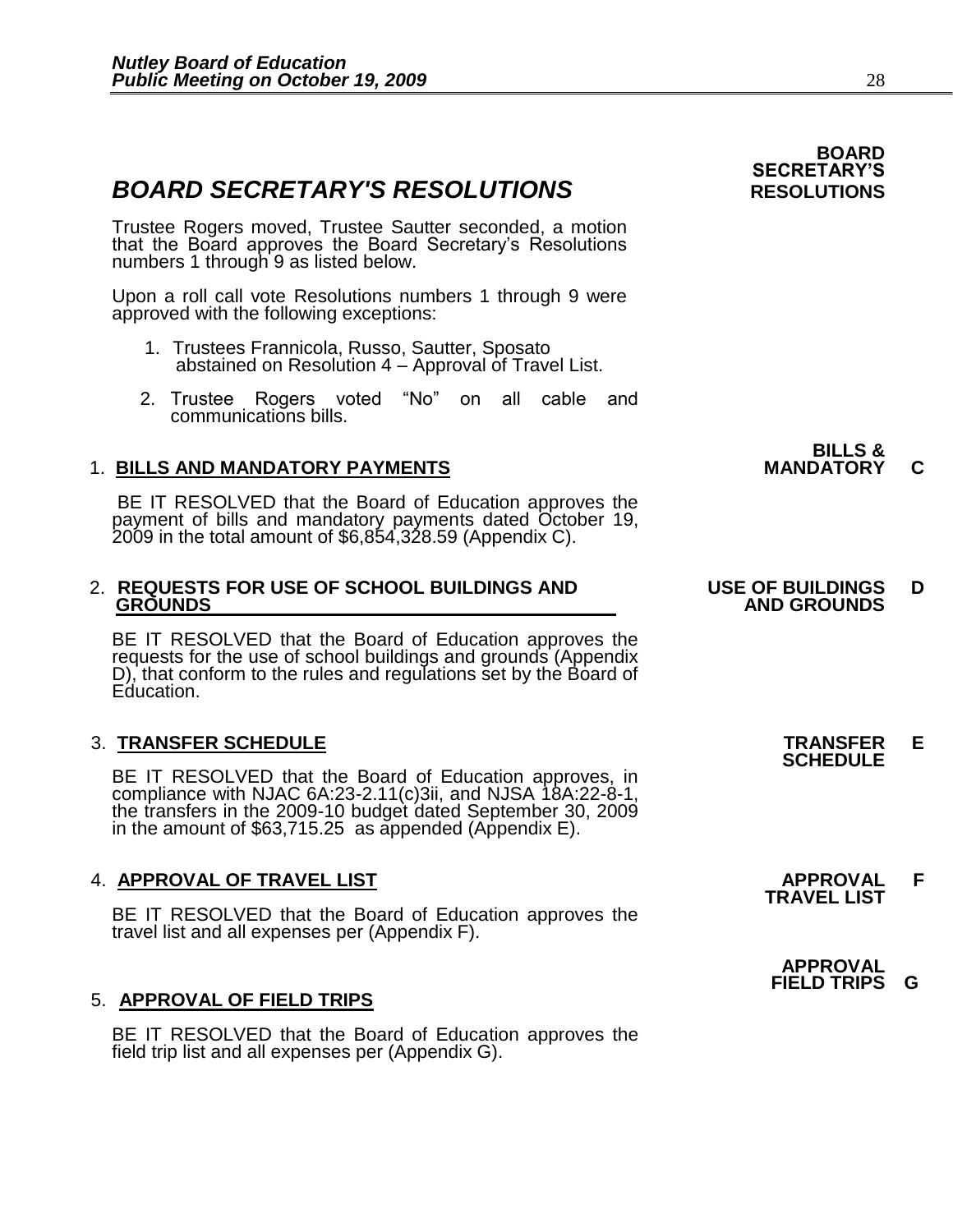# 7. **APPROVAL OF PARTIAL PAYMENT TO GPC, INC.**

BE IT RESOLVED that the Board of Education approves partial payment in the amount of \$234,404.24 to GPC, Inc. for the Spring Garden School Project as per the recommendation of the Board's Engineer and Construction Manager.

#### 8. **APPROVAL OF CHANGE ORDER – ADDITIONS AND ALTERATIONS – SPRING GARDEN ELEMENTARY SCHOOL**

BE IT RESOLVED that the Board of Education approves Change Order No. 1, on file in the Business Office, for Additions and Alterations – Spring Garden Elementary School To GPC, Inc as follows:

Change Order No. 1 \$ 6,556.83

### **APPROVE PARTIAL PAYMENT CIRCLE-A**

#### 9. **APPROVAL OF PARTIAL PAYMENT TO CIRCLE-A CONSTRUCTION CO. INC.**

BE IT RESOLVED that the Board of Education approves partial payment in the amount of \$3,939.01 to Circle-A Construction Co. Inc. for the Exterior Façade Repairs at Lincoln Elementary School as per the recommendation of the Board's Engineer and Construction Manager.

#### **HEARING OF CITIZENS CITIZENS**

Resident Terry Quirk, representative for the Nutley Parent Advocacy Network (NPAN), spoke about the lack of counseling for a special education student.

Resident Mike Russo asked about the tax levy.

Resident Sue Baker asked about reinstating benefits for the permanent substitutes.

Resident Mike Russo asked about district-wide personnel salaries and perm sub benefits.

Resident Alan Thomas asked about the status of our construction litigation and how many the district actually has.

Resident Jerry Parisi asked about the \$200 payment for involuntary transfers and the reimbursement of tuition credits.

# **HEARING OF**

#### **APPROVE PARTIAL PAYMENT GPC, INC.**

**APPROVE CHANGE** 

**ORDERS**